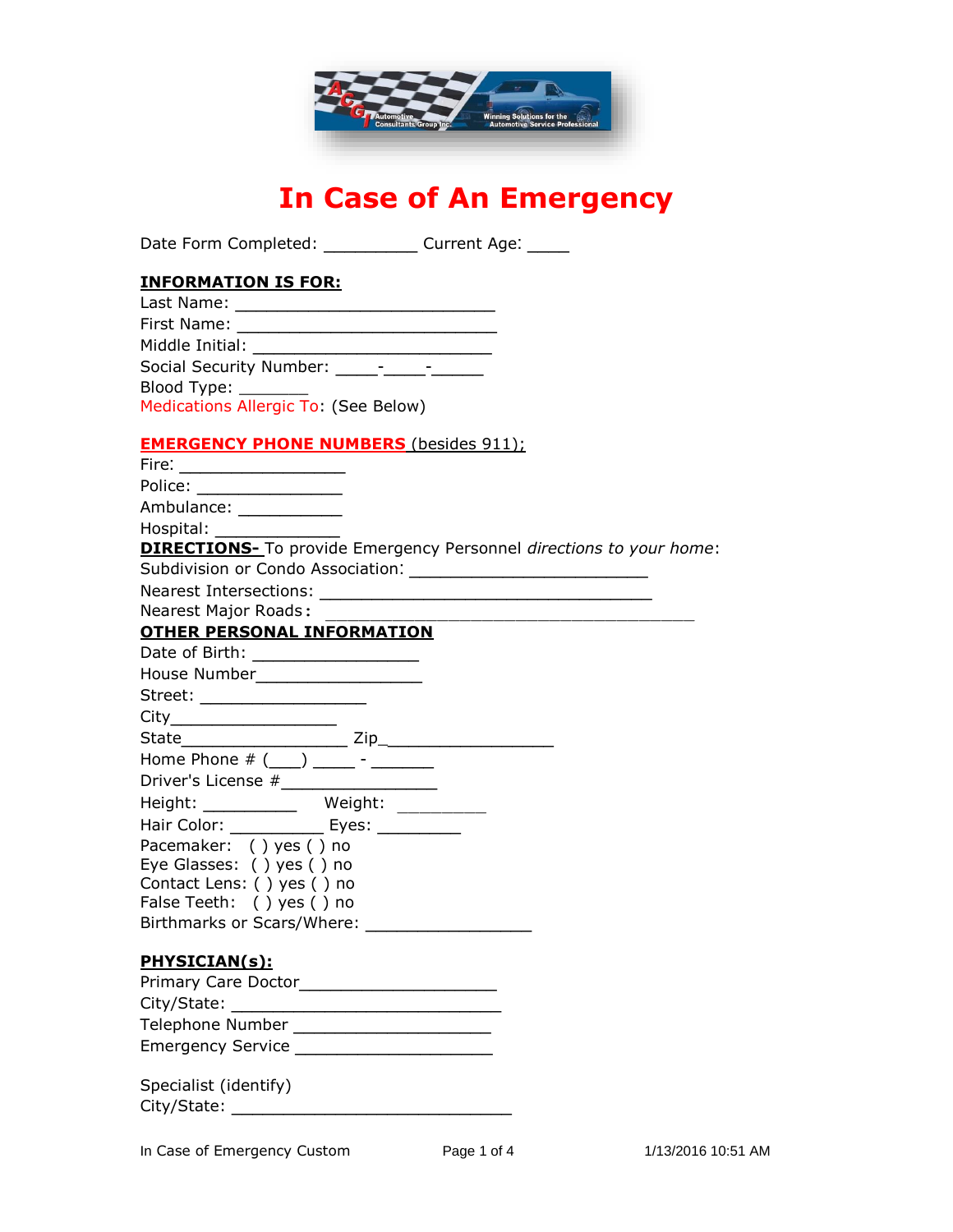Telephone Number \_\_\_\_\_\_\_\_\_\_\_\_\_\_\_\_\_\_\_\_ Emergency Service \_\_\_\_\_\_\_\_\_\_\_\_\_\_\_\_\_\_\_\_

#### **HOSPITAL(s) -**

Name the *preferred hospital* or one covered by your insurance

If necessary transport me to the following hospital:

\_\_\_\_\_\_\_\_\_\_\_\_\_\_\_\_\_\_\_\_\_\_\_\_\_\_\_\_\_\_\_\_\_\_\_\_\_\_\_\_

## **INSURANCE:**

| Primary                                |  |
|----------------------------------------|--|
|                                        |  |
|                                        |  |
|                                        |  |
|                                        |  |
| Pre-Certification Phone: New York 1999 |  |

#### **Secondary** (Medicaid, Medicare, etc.)

| Carrier <u>and</u>                                                                                                                                                                                                             |  |
|--------------------------------------------------------------------------------------------------------------------------------------------------------------------------------------------------------------------------------|--|
|                                                                                                                                                                                                                                |  |
| Policy Holder's Name: The contract of the contract of the contract of the contract of the contract of the contract of the contract of the contract of the contract of the contract of the contract of the contract of the cont |  |
| Phone: the contract of the contract of the contract of the contract of the contract of the contract of the contract of the contract of the contract of the contract of the contract of the contract of the contract of the con |  |
| Pre-Certification Phone:                                                                                                                                                                                                       |  |

## **EMERGENCY CONTACT(s)**

| Name                |
|---------------------|
| Relationship to you |
| Phone Number        |
| Cell Phone/Pager    |

| Name                |
|---------------------|
| Relationship to you |
| Phone Number        |
| Cell Phone/Pager    |

## **OTHER PERTINENT DOCUMENTS/INFORMATION**

If applicable, attach document to this sheet

| Living Will      | () yes () no     |
|------------------|------------------|
| Do Not Resituate | $()$ yes $()$ no |
| Organ Donor:     | $()$ yes $()$ no |

Medical Power of Attorney:

Person Designated:\_\_\_\_\_\_\_\_\_\_\_\_\_\_\_\_\_\_\_\_\_

| Telephone Number |  |  |  |
|------------------|--|--|--|
|                  |  |  |  |

| Cell Phone/Pager # |  |
|--------------------|--|
|--------------------|--|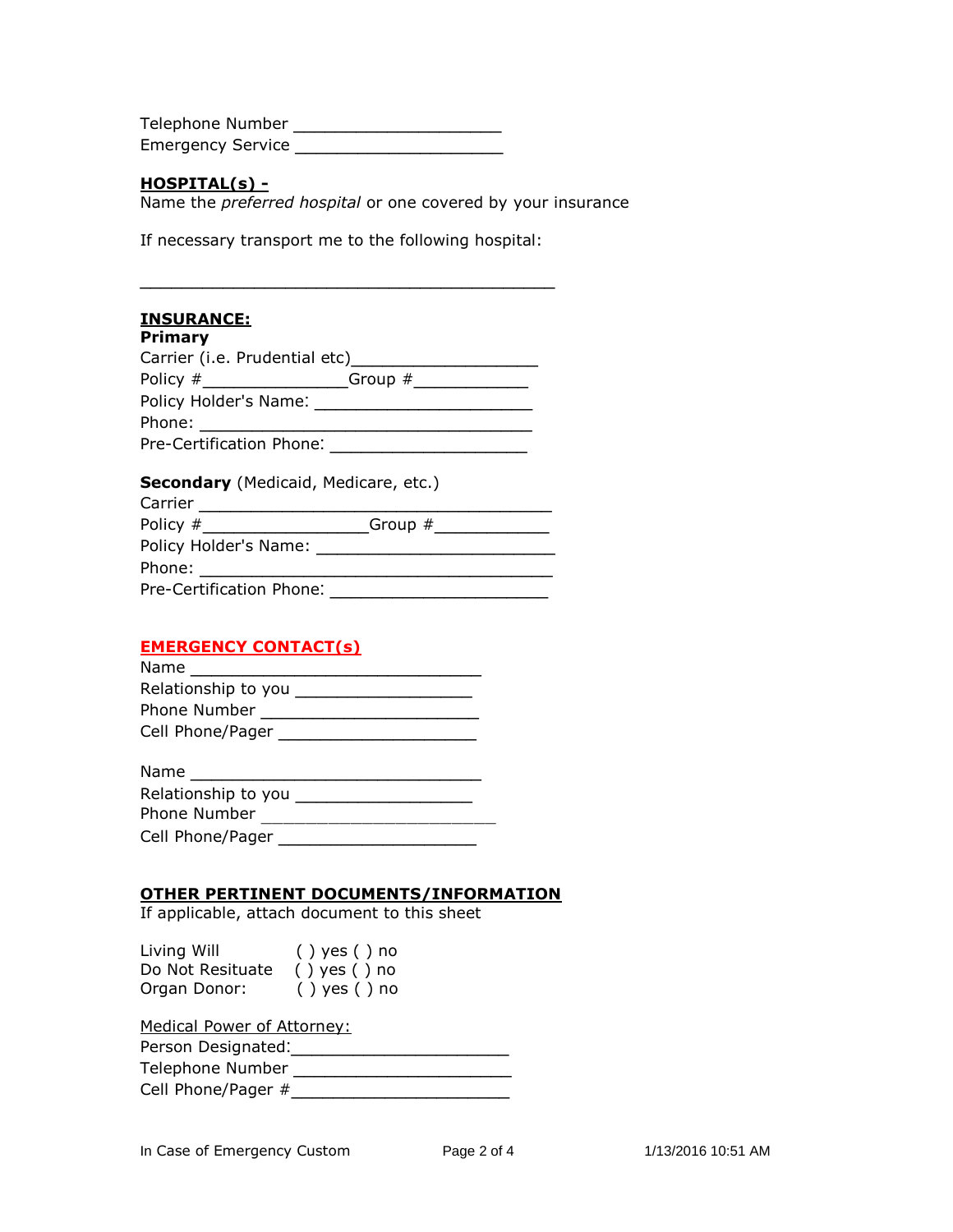#### **CHRONIC MEDICAL CONDITION(s)**

(Identify, i.e. Huntington's Disease, Cancer, Congestive Heart Failure, Diabetic I or II, Emphysema, Epilepsy, Seizures, Kidney or Liver disease etc.)

| Condition:  |  |
|-------------|--|
| Diagnosed:  |  |
| Specialist: |  |

| Condition:  |  |
|-------------|--|
| Diagnosed:  |  |
| Specialist: |  |

#### **OTHER MEDICAL CONDITIONS:**

(Identify i.e. Hearing Loss, Blind, Anemia, Thyroid Disease, High Blood Pressure, etc.)

| Condition:  |  |
|-------------|--|
| Diagnosed:  |  |
| Specialist: |  |
|             |  |
|             |  |

| Condition: |  |
|------------|--|
|            |  |

Diagnosed:\_\_\_\_\_\_\_\_\_\_\_\_\_\_\_\_\_\_\_\_ Specialist:

## **VACCINATIONS -** Year of last vaccination

- \_\_\_Tetanus/diphtheria
- \_\_\_Pneumococcal vaccine
- \_\_\_Flu vaccine
- \_\_\_Measles, mumps, rubella
- \_\_\_Polio
- \_\_\_Varicella (chickenpox)
- \_\_\_Hepatitis A
- \_\_\_Hepatitis B

## **ALLERGIC TO - DO** *NOT* **GIVE:**

(list everything i.e. Morphine causes rash, etc.)

| Allergic to: |  |
|--------------|--|
| Reaction:    |  |

| Allergic to: |  |
|--------------|--|
| Reaction:    |  |

| Allergic to: |  |
|--------------|--|
| Reaction:    |  |